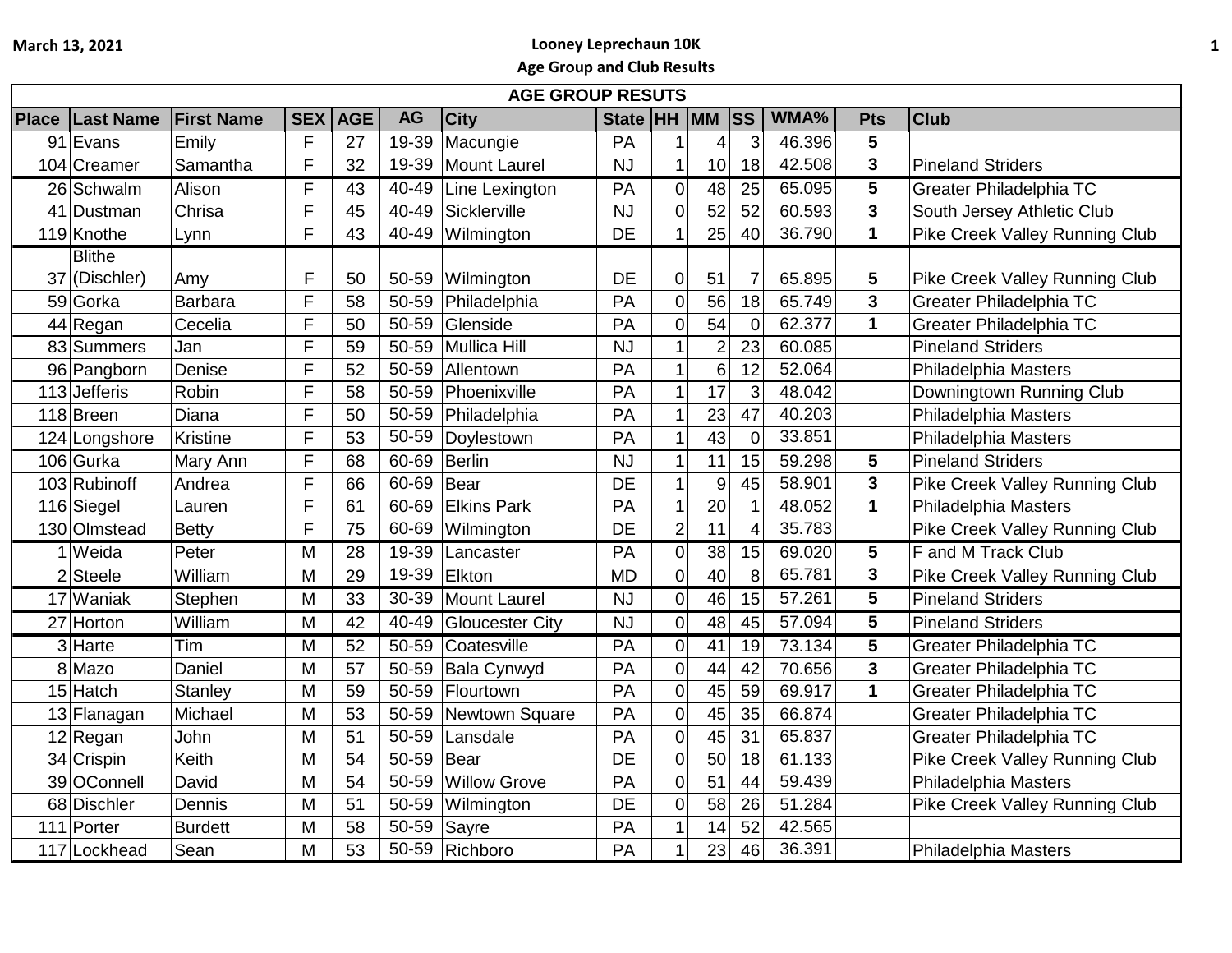## **March 13, 2021 Looney Leprechaun 10K Age Group and Club Results**

| 32 Dykes    | Gene           |   | 72 | $60+$ | Bala Cynwyd            | PA        |                | 50l |                 | 73.076 | 5 | Greater Philadelphia TC               |
|-------------|----------------|---|----|-------|------------------------|-----------|----------------|-----|-----------------|--------|---|---------------------------------------|
| 21 Reynolds | Robert         | M | 63 | $60+$ | Wyndmoor               | PA        | 0              | 46  | 45              | 71.373 |   | Greater Philadelphia TC               |
| 23 Cauller  | Gregory        | M | 61 | $60+$ | York                   | <b>PA</b> |                | 47  | 37              | 68.778 |   | <b>Pike Creek Valley Running Club</b> |
| 28 Shields  | <b>Charles</b> | M | 61 | $60+$ | Abington               | PA        | 01             | 48  | 49              | 67.088 |   | Greater Philadelphia TC               |
| 50 Morrison | Don            | M | 70 | $60+$ | <b>West Brandywine</b> | PA        | 0              | 55  | 10 <sup>1</sup> | 64.804 |   | Greater Philadelphia TC               |
| 84 Jennings | Thomas         | M | 77 | $60+$ | <b>Ft Washington</b>   | PA        |                | ⌒   | 32              | 63.033 |   | Greater Philadelphia TC               |
| 71 Stenzel  | Robert         |   | 64 | $60+$ | <b>Cherry Hill</b>     | <b>NJ</b> | $\overline{0}$ | 59  | $\Omega$        | 57.090 |   | <b>Pineland Striders</b>              |
| 107 Hawkey  | Edward         | M | 72 | $60+$ | Perkasie               | PA        |                |     | 18              | 51.262 |   | Philadelphia Masters                  |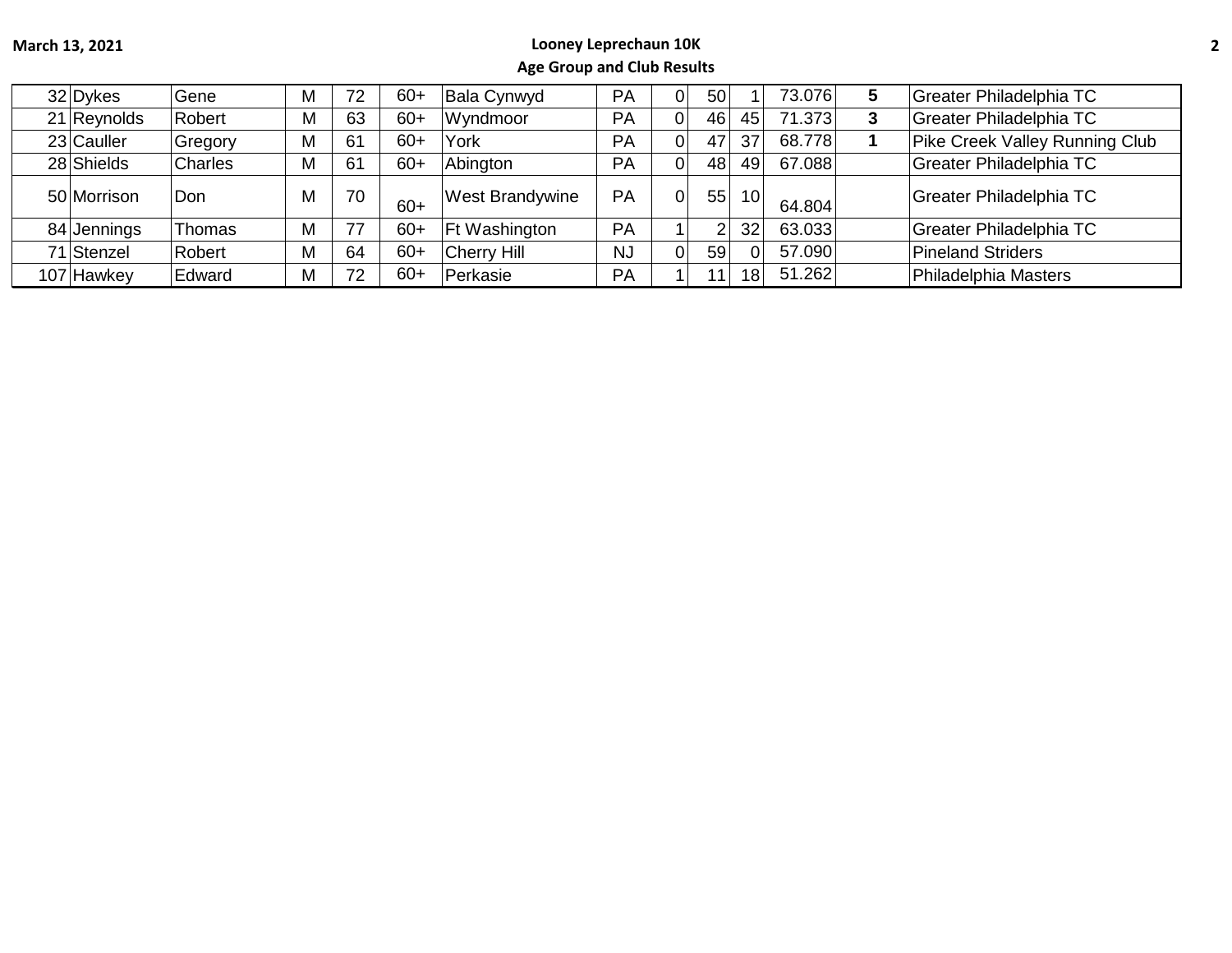## **March 13, 2021 Looney Leprechaun 10K**

**Age Group and Club Results**

|                | <b>CLUB RESULTS</b>         |                |            |            |           |                        |           |                  |                |                |                         |            |                                        |
|----------------|-----------------------------|----------------|------------|------------|-----------|------------------------|-----------|------------------|----------------|----------------|-------------------------|------------|----------------------------------------|
| <b>Place</b>   | <b>Last Name First Name</b> |                | <b>SEX</b> | <b>AGE</b> | <b>AG</b> | <b>City</b>            |           |                  |                |                | State  HH  MM  SS  WMA% | <b>Pts</b> | <b>Club</b>                            |
|                | <b>Blithe</b>               |                |            |            |           |                        |           |                  |                |                |                         |            |                                        |
|                | 37 (Dischler)               | Amy            | F          | 50         | 50-59     | Wilmington             | DE        | 0                | 51             |                | 65.895                  |            | Pike Creek Valley Running Club         |
|                | 23 Cauller                  | Gregory        | M          | 61         | $60+$     | York                   | PA        | $\mathbf 0$      | 47             | 37             | 68.778                  |            | Pike Creek Valley Running Club         |
| $\overline{2}$ | Steele                      | William        | M          | 29         | 19-39     | Elkton                 | <b>MD</b> | $\mathbf 0$      | 40             | 8              | 65.781                  |            | <b>Pike Creek Valley Running Club</b>  |
|                | 34 Crispin                  | Keith          | M          | 54         | 50-59     | <b>Bear</b>            | <b>DE</b> | $\mathbf 0$      | 50             | 18             | 61.133                  |            | Pike Creek Valley Running Club         |
|                | 103 Rubinoff                | Andrea         | F          | 66         | $60+$     | Bear                   | DE        | 1                | 9              | 45             | 58.901                  |            | <b>Pike Creek Valley Running Club</b>  |
|                | 68 Dischler                 | Dennis         | M          | 51         | 50-59     | Wilmington             | <b>DE</b> | $\overline{0}$   | 58             | 26             | 51.284                  |            | 320.488 Pike Creek Valley Running Club |
|                | 119 Knothe                  | Lynn           | F          | 43         | 40-49     | Wilmington             | DE        | 1                | 25             | 40             | 36.790                  |            | Pike Creek Valley Running Club         |
|                | 130 Olmstead                | <b>Betty</b>   | F          | 75         | $60+$     | Wilmington             | <b>DE</b> | $\overline{c}$   | 11             | $\overline{4}$ | 35.783                  |            | Pike Creek Valley Running Club         |
|                | 3 Harte                     | Tim            | M          | 52         | 50-59     | Coatesville            | PA        | $\mathbf 0$      | 41             | 19             | 73.134                  |            | Greater Philadelphia TC                |
|                | 32 Dykes                    | Gene           | M          | 72         | $60+$     | <b>Bala Cynwyd</b>     | PA        | $\boldsymbol{0}$ | 50             |                | 73.076                  |            | Greater Philadelphia TC                |
|                | 21 Reynolds                 | Robert         | M          | 63         | $60+$     | Wyndmoor               | PA        | $\mathbf 0$      | 46             | 45             | 71.373                  |            | Greater Philadelphia TC                |
|                | 8 Mazo                      | Daniel         | M          | 57         | 50-59     | <b>Bala Cynwyd</b>     | PA        | $\mathbf 0$      | 44             | 42             | 70.656                  |            | Greater Philadelphia TC                |
|                | 15 Hatch                    | <b>Stanley</b> | M          | 59         | 50-59     | Flourtown              | PA        | $\mathbf 0$      | 45             | 59             | 69.917                  |            | Greater Philadelphia TC                |
|                | 28 Shields                  | <b>Charles</b> | M          | 61         | $60+$     | Abington               | PA        | $\mathbf 0$      | 48             | 49             | 67.088                  |            | Greater Philadelphia TC                |
|                | 13 Flanagan                 | Michael        | M          | 53         | 50-59     | Newtown Square         | PA        | $\mathbf 0$      | 45             | 35             | 66.874                  |            | Greater Philadelphia TC                |
|                | 12 Regan                    | John           | M          | 51         | 50-59     | Lansdale               | PA        | $\mathbf 0$      | 45             | 31             | 65.837                  |            | Greater Philadelphia TC                |
|                | 59 Gorka                    | <b>Barbara</b> | F          | 58         | 50-59     | Philadelphia           | PA        | $\mathbf 0$      | 56             | 18             |                         |            | 65.749 353.988 Greater Philadelphia TC |
|                | 26 Schwalm                  | Alison         | F          | 43         | 40-49     | Line Lexington         | PA        | $\mathbf 0$      | 48             | 25             | 65.095                  |            | <b>Greater Philadelphia TC</b>         |
|                | 50 Morrison                 | Don            | M          | 70         | $60+$     | <b>West Brandywine</b> | PA        | 0                | 55             | 10             | 64.804                  |            | Greater Philadelphia TC                |
| 84             | Jennings                    | Thomas         | M          | 77         | $60+$     | Ft Washington          | PA        | $\mathbf 1$      | $\overline{2}$ | 32             | 63.033                  |            | Greater Philadelphia TC                |
|                | 44 Regan                    | Cecelia        | F          | 50         | 50-59     | Glenside               | PA        | 0                | 54             | $\Omega$       | 62.377                  |            | Greater Philadelphia TC                |
|                | 83 Summers                  | Jan            | F          | 59         | 50-59     | Mullica Hill           | <b>NJ</b> | $\mathbf 1$      | $\overline{2}$ | 23             | 60.085                  |            | <b>Pineland Striders</b>               |
|                | 106 Gurka                   | Mary Ann       | F          | 68         | $60+$     | <b>Berlin</b>          | <b>NJ</b> | $\mathbf{1}$     | 11             | 15             | 59.298                  |            | <b>Pineland Striders</b>               |
|                | 17 Waniak                   | Stephen        | M          | 33         | 19-39     | <b>Mount Laurel</b>    | <b>NJ</b> | $\overline{0}$   | 46             | 15             | 57.261                  |            | <b>Pineland Striders</b>               |
|                | 27 Horton                   | William        | M          | 42         | 40-49     | <b>Gloucester City</b> | <b>NJ</b> | 0                | 48             | 45             | 57.094                  |            | <b>Pineland Striders</b>               |
| 71             | Stenzel                     | Robert         | M          | 64         | $60+$     | <b>Cherry Hill</b>     | <b>NJ</b> | $\mathbf 0$      | 59             | $\overline{0}$ | 57.090                  |            | 290.829 Pineland Striders              |
|                | 104 Creamer                 | Samantha       | F          | 32         | 19-39     | Mount Laurel           | <b>NJ</b> | 1                | 10             | 18             | 42.508                  |            | <b>Pineland Striders</b>               |